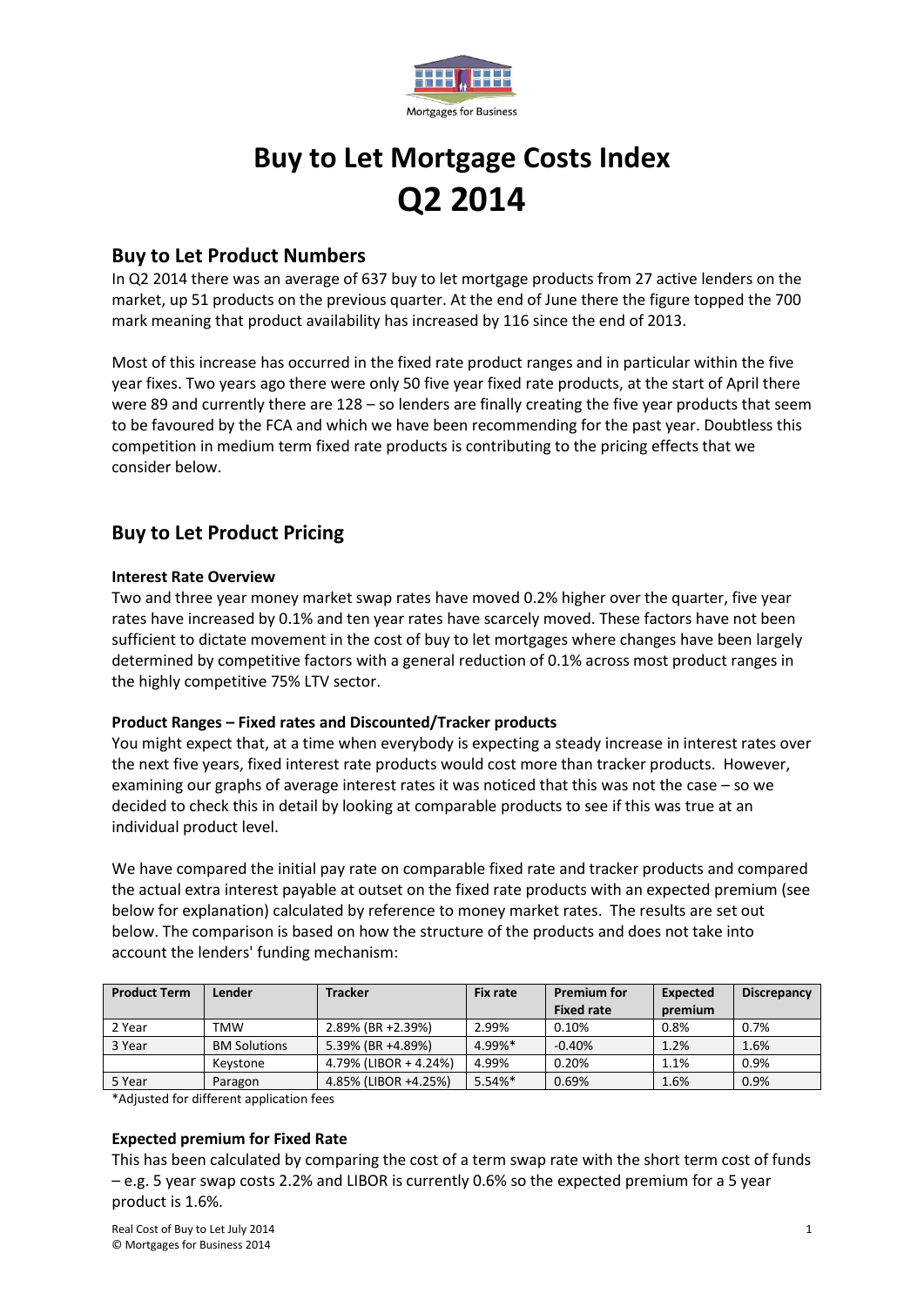

## **Conclusion**

Fixed rate products offer considerably better value than tracker/discount products – being typically 1% p.a. cheaper than would be expected based on comparable tracker products and current money market rates.

# **Buy to Let Mortgage Products by Initial Term**

| <b>Buy to Let Mortgage Products</b> |         |         |  |  |  |  |
|-------------------------------------|---------|---------|--|--|--|--|
| <b>Product</b>                      | Q1 2014 | Q2 2014 |  |  |  |  |
| 1 year                              | 2%      | 1%      |  |  |  |  |
| 2 year                              | 59%     | 57%     |  |  |  |  |
| 3 year                              | 19%     | 19%     |  |  |  |  |
| 5 year                              | 14%     | 15%     |  |  |  |  |
| Loan term                           | 6%      | 8%      |  |  |  |  |

The split of products sorted by their initial rate term is largely unchanged quarter-on-quarter; however, one and two year rates have lost at total of 3% market share to five year and loan term rates. This suggests that lenders have taken some heed to industry surveys which indicate an increasing appetite from borrowers for longer term products.

| <b>Buy to Let Mortgage Products</b> |      |      |      |      |  |  |  |
|-------------------------------------|------|------|------|------|--|--|--|
| <b>Product</b>                      | 2010 | 2011 | 2012 | 2013 |  |  |  |
| 1 year                              | 18%  | 14%  | 5%   | 2%   |  |  |  |
| 2 year                              | 49%  | 55%  | 58%  | 61%  |  |  |  |
| 3 year                              | 16%  | 13%  | 17%  | 18%  |  |  |  |
| 5 year                              | 9%   | 9%   | 13%  | 14%  |  |  |  |
| Loan term                           | 8%   | 9%   | 7%   | 5%   |  |  |  |

Looking at the data from an annual perspective, it is clear to see that one year products continue to lose market share, reducing in leaps, from 18% in 2010 to just 2% last year. In Q2 2014 the number of one year products had fallen further and currently only account for 1% of the entire buy to let mortgage market. From our perspective, borrowers are simply not interested in this type of rate because the initial period is too short.

# **Buy to Let Mortgage Charges**

Quarter on quarter there has been little change in the cost of arrangement fees. However, the costs applied to lower LTV mortgages continues to increase, and we continue to conclude that whilst lenders are competing strongly in the 75% LTV space, they are also taking the opportunity to significantly increase their margins on the lower LTV products in order to recoup some of their lost margins. (See table on page 5).

There has been very little change in spread of fee types, although there continues to be an incremental movement away from percentage based fees in favour of flat fees. The average cost of a flat fee which now stands at £1,421, down from an average £1,498 in Q1 2014.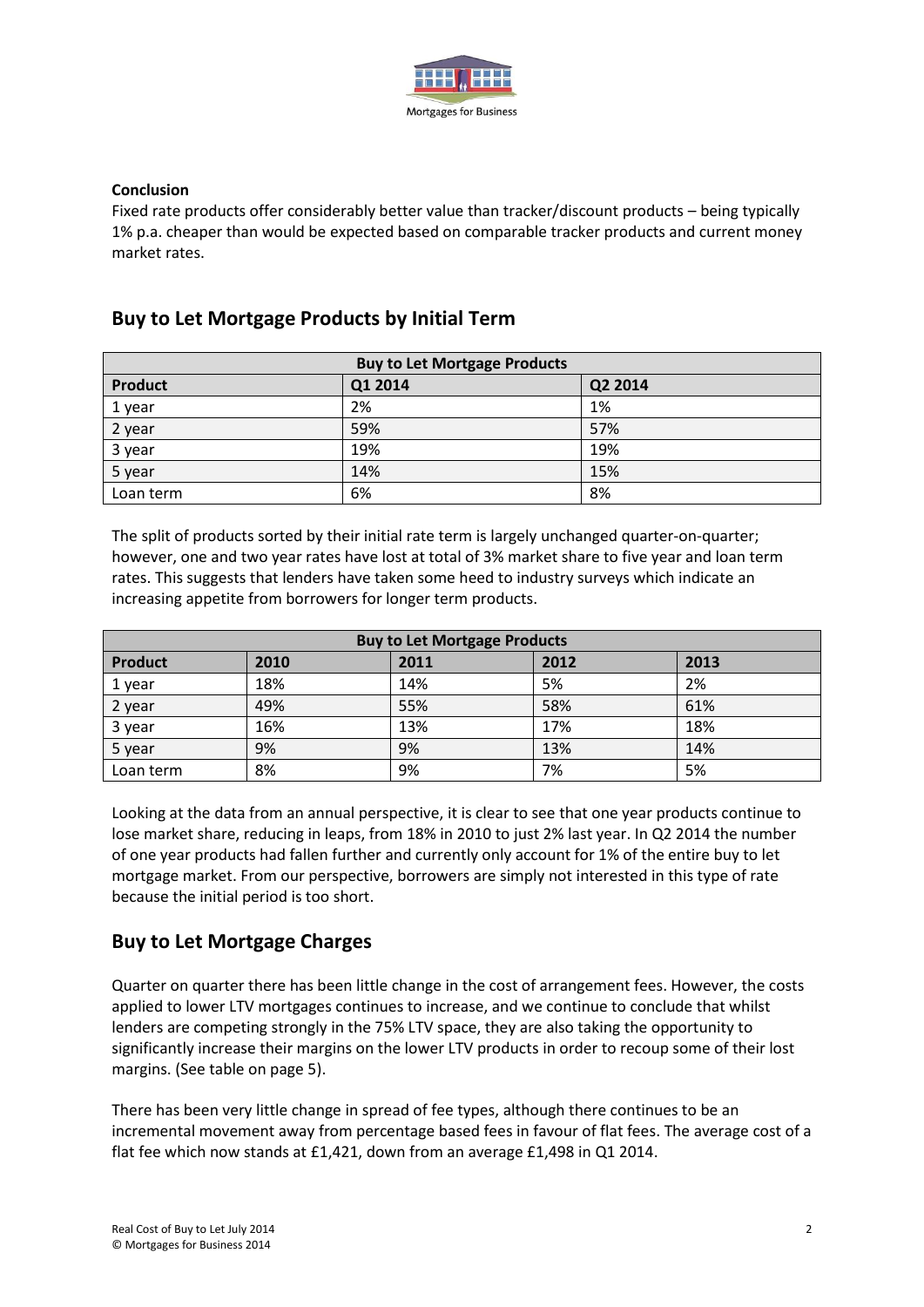

| <b>Buy to Let Mortgage Charges</b> |         |     |  |  |  |  |  |
|------------------------------------|---------|-----|--|--|--|--|--|
| Fee type                           | Q2 2014 |     |  |  |  |  |  |
| Flat fee                           | 48%     | 50% |  |  |  |  |  |
| No fee                             | 11%     | 11% |  |  |  |  |  |
| %-based fee                        | 41%     | 39% |  |  |  |  |  |